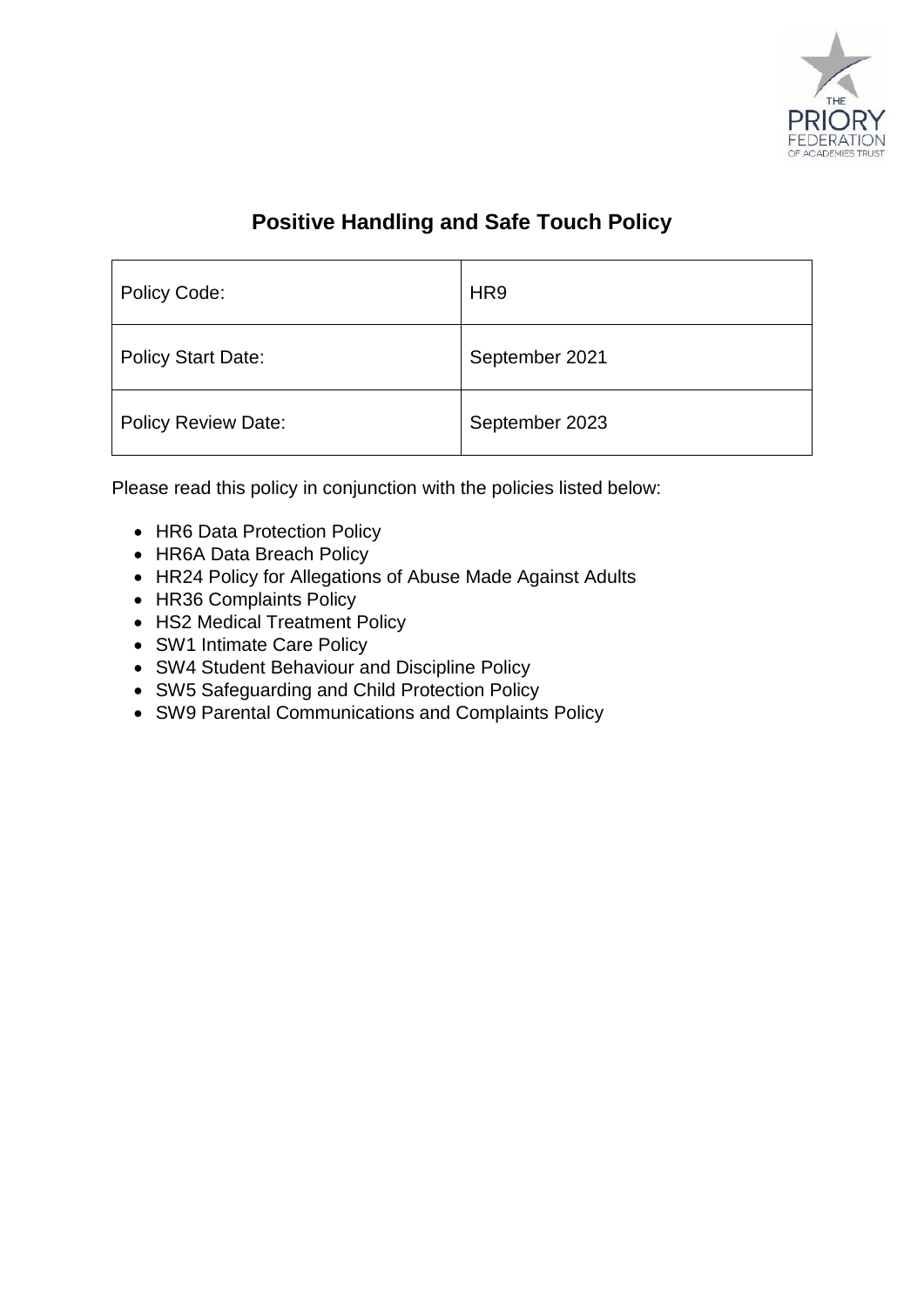

## **1 Policy Statement**

- 1.1 The Trust recognises that children learn who they are and how the world is by forming relationships with people and things around them. The quality of a child's relationship with significant adults is vital to their healthy development and emotional health and wellbeing. Some students within the Trust who require emotional support from staff may have been subject to trauma or distress. It is with this in mind that staff seek to respond to children's developmental needs by using appropriate safe touch.
- 1.2 This policy on positive handling is based on guidance outlined in the DfE document *Use of Reasonable Force (2013).* The guidance draws on the *Education Act 1996* and the *Education and Inspections Act 2006*. It clarifies the position regarding the use of physical force, by teachers and other staff working in schools, to control or restrain students. Staff should also refer to SW4 Student Behaviour and Discipline Policy.
- 1.3 References to the Trust or Academy within this policy specifically include all primary, secondary and special academies within the Trust, as well as the Early Years setting at the Priory Witham Academy, Priory Training and Lincolnshire SCITT.
- 1.4 This policy does not form part of any employee's contract of employment and it may be amended at any time.

#### **2 Roles, Responsibility and Implementation**

- 2.1 The Pay, Performance and HR Committee has overall responsibility for the effective operation of this policy and for ensuring compliance with the relevant statutory framework. This committee delegates day-to-day responsibility for operating the policy and ensuring its maintenance and review to the Human Resources Director.
- 2.2 Leaders and Managers have a specific responsibility to ensure the fair application of this policy and all employee are responsible for supporting colleagues and ensuring its success.
- 2.3 All members of the Academy staff have a legal power to use reasonable force. This power applies to any member of staff at the school.
- 2.4 The power to use reasonable force can also apply to people whom the Headteacher has temporarily put in charge of students such as unpaid volunteers or parents accompanying students on a school organised visit. Such volunteers or parents will normally follow the advice of the member of staff in charge. In exceptional circumstances they may need to use physical intervention. In these circumstances the same tests of proportionality and reasonableness apply.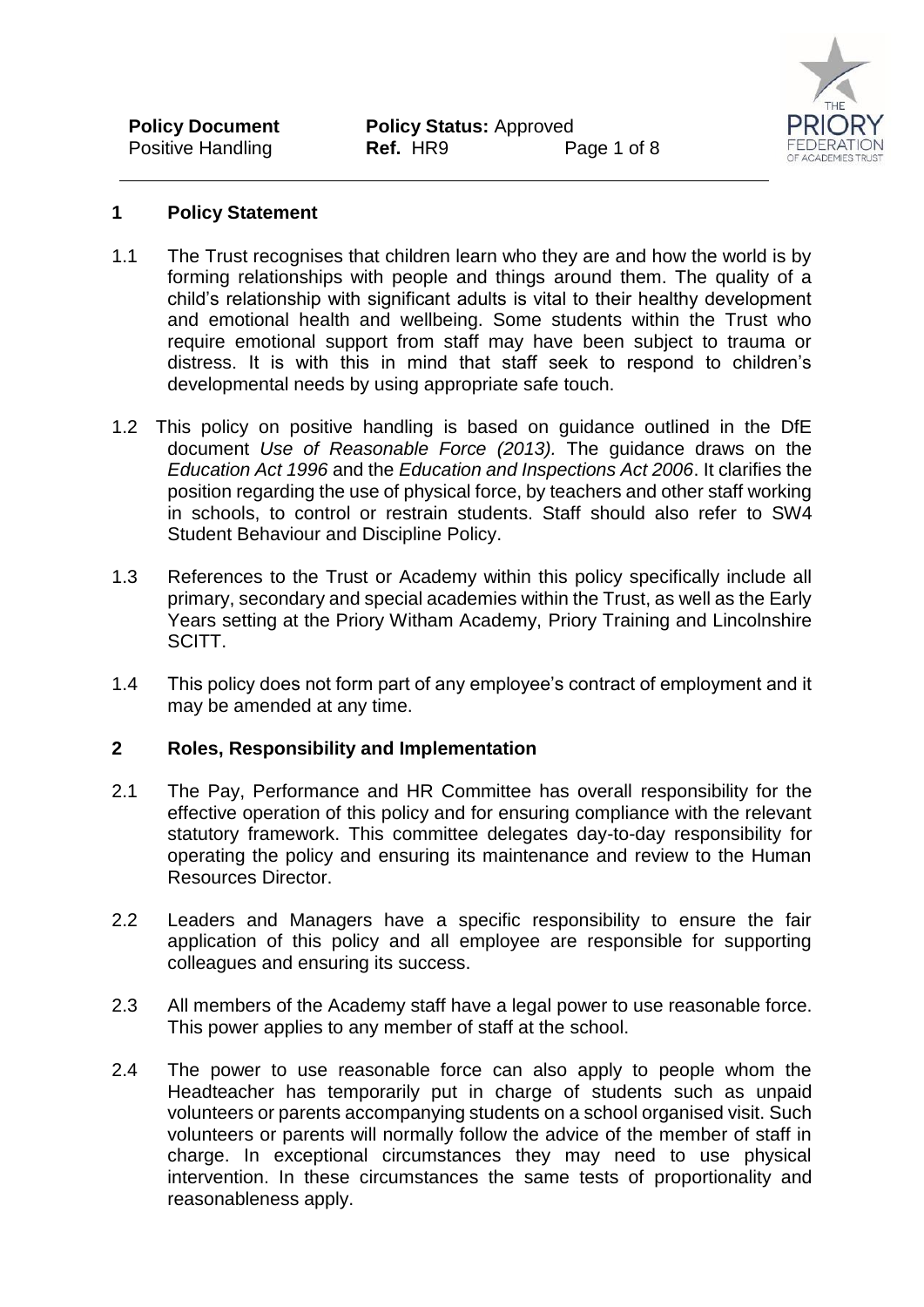

## **3 Aims**

- 3.1 The Trust prides itself on providing a safe learning environment for our students. Sometimes, some of our students may get anxious or agitated. We will always help students to calm down using communication skills, distraction techniques and removing triggers where possible. However, there may be times when students need more help to calm down and attempts to de-escalate a situation have not proved successful. In these circumstances this may require staff to use physical intervention to ensure:
	- the student's own safety
	- the safety of other students and staff
	- that property is not seriously damaged.
- 3.2 To ensure that all staff carry out safe, confident and dignified practice when using appropriate, necessary and/or planned touch.

#### **4 What is reasonable force?**

- 4.1 The term 'reasonable force' covers the broad range of actions used by most teachers at some point in their career that involve a degree of physical contact with students.
	- **Force** is usually used either to control or restrain. This can range from guiding a student to safety by the arm through to more extreme circumstances such as breaking up a fight or where a student needs to be restrained to prevent violence or injury.
	- **'Reasonable in the circumstances'** means using no more force than is needed.
	- As mentioned above, schools generally use force to control students and to restrain them. **Control** means either passive physical contact, such as standing between students or blocking a student's path, or active physical contact such as leading a student by the arm out of a classroom.
	- **Restraint** means to hold back physically or to bring a student under control. It is typically used in more extreme circumstances, for example when two students are fighting and refuse to separate without physical intervention.

## **5 Using Reasonable Force**

5.1 The use of physical intervention is clearly sanctioned in certain circumstances by Section 550A of the Education Act 1996: *The power of members of staff to restrain students* and Section 93 of the Education and Inspections Act 2006: *Power of Members of Staff to use Force*. This is supplemented by the DfE guidance *Use of Reasonable Force (2013)*. A copy of this guidance is available to all staff and governors and to parents/carers of students on request.

The guidance can be found online at: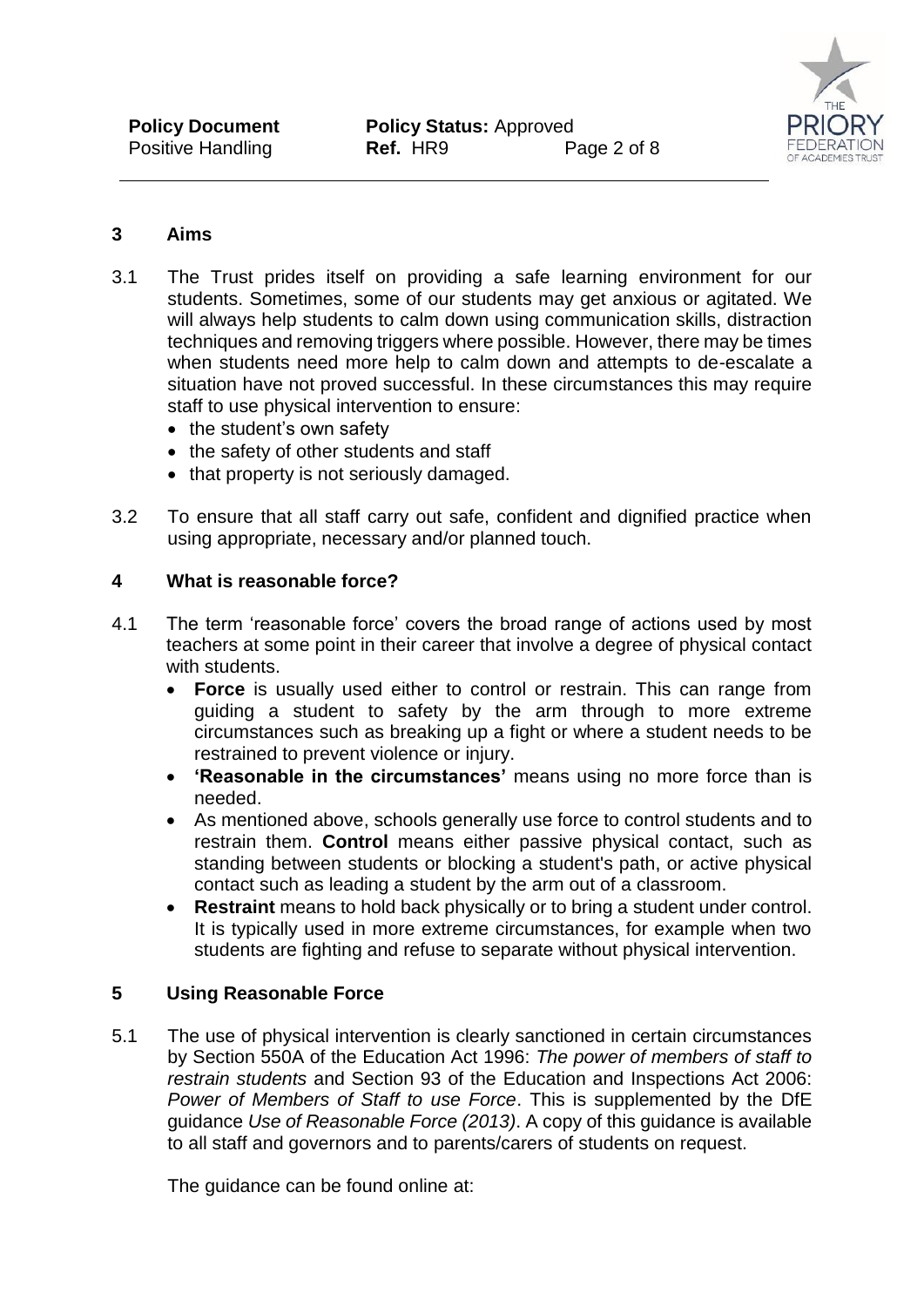

[https://www.gov.uk/government/uploads/system/uploads/attachment\\_data/file/](https://www.gov.uk/government/uploads/system/uploads/attachment_data/file/355362/use_of_reasonable_force.pdf) [355362/use\\_of\\_reasonable\\_force.pdf](https://www.gov.uk/government/uploads/system/uploads/attachment_data/file/355362/use_of_reasonable_force.pdf)

- 5.2 The decision on whether to physically intervene is down to the professional judgment of the teacher or other adult involved. Whether the force used is reasonable will always depend on the particular circumstances of the case. The use of force is reasonable if it is proportionate to the consequences it is intended to prevent. This means the degree of force used should be no more than is needed to achieve the desired result.
- 5.3 Where possible, physical intervention should be used by staff who have received training in positive handling. All incidents where students need to be held or physical intervention is needed to help them to calm down are recorded by the Academy and parents are informed as a matter of course as soon as possible after the event.
- 5.4 Academy staff should always try to avoid acting in a way that might cause injury, but in extreme cases it may not always be possible to avoid injuring the student.
- 5.5 Where students already have an Individual Behaviour Management plan or a Pastoral Support Plan any intervention should, where possible, follow the plan. After any such physical intervention, the plan should be reviewed to ensure it matches the student's needs.
- 5.6 Where physical intervention is used with a student who does not have an Individual Behaviour Management Plan, a review will be undertaken following the intervention to consider whether such a plan is needed.
- 5.7 The following list is not exhaustive but provides some examples of situations where reasonable force can be used:
	- remove disruptive children from the classroom where they have refused to follow an instruction to do so
	- prevent a student behaving in a way that disrupts a school event or a school trip or visit
	- prevent a student leaving the classroom where allowing the student to leave would risk their safety or lead to behaviour that disrupts the behaviour of others
	- prevent a student from attacking a member of staff or another student, or to stop a fight
	- restrain a student at risk of harming themselves through physical outbursts
	- prevent a student from damaging property or causing disorder.
- 5.8 All staff have a duty of care towards students and must always de-escalate situations where other people or property are at risk.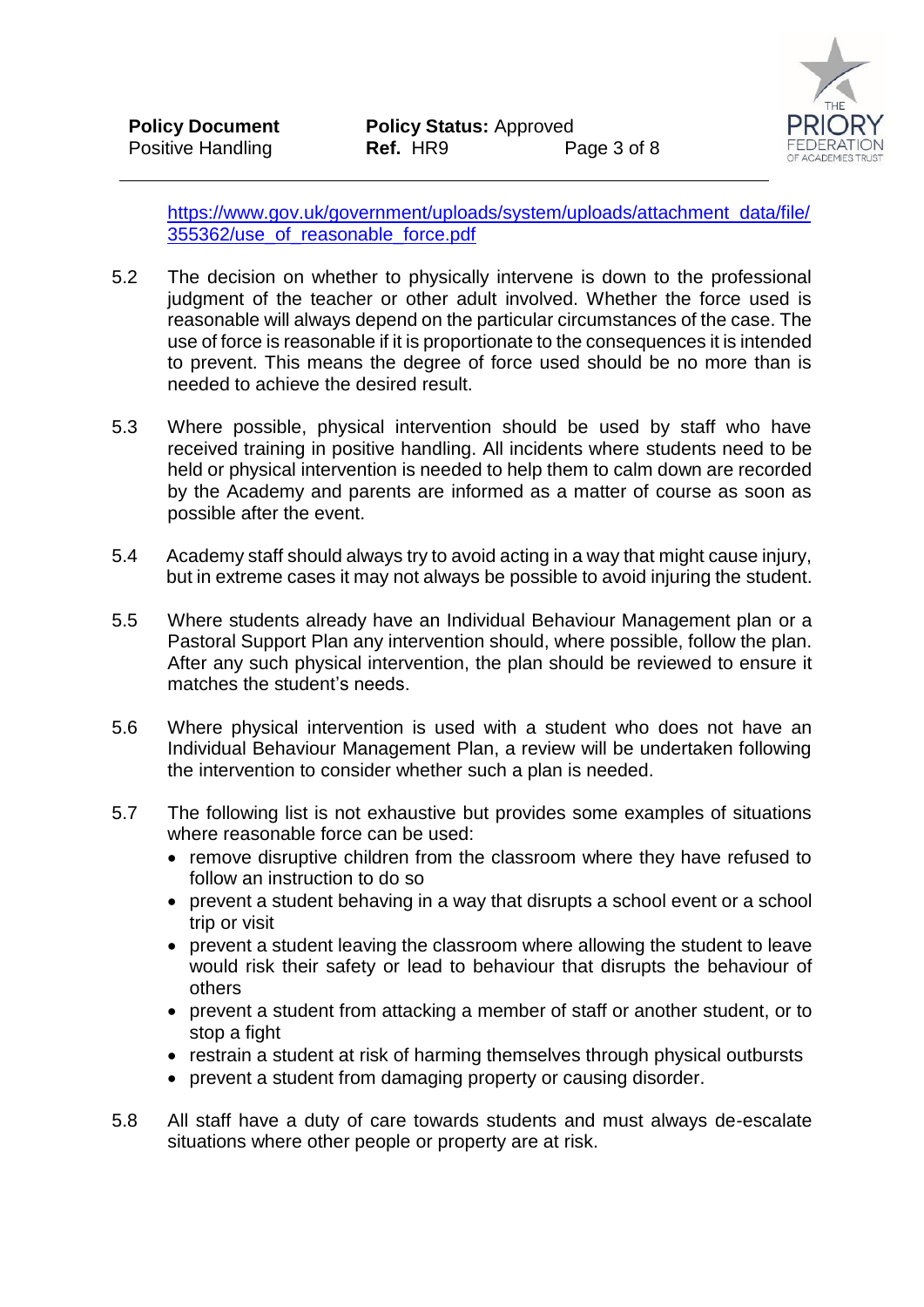

- 5.9 The use of restraint should always be a last resort. Where it is possible to do so safely before intervention, a calm warning or instruction to stop should be given and every effort should be made to achieve a satisfactory outcome through de-escalation without physical intervention.
- 5.10 Staff should always avoid touching/holding a student in a way that might be considered inappropriate. Force, where used, should always be reasonable; it should always be proportional to the circumstances of the incident. It should be used only to control or restrain and never to with the intent to cause pain or harm. In any action due regard has to be given to the age, understanding, sex and cultural and religious heritage of the student.
- 5.11 Wherever a holding episode is protracted, regular changeovers of staff should take place. The student must continue to be given opportunities to calm down and de-escalation strategies should be attempted . Techniques seek to avoid injury to the student, but it is possible that bruising and scratching may occur accidentally, and these are not to be seen necessarily as a failure of professional technique, but a regrettable and infrequent side effect of ensuring that the student remains safe. Any adjustments to professional technique used during intervention or restraint will be examined in the recording and reporting phase of the procedures in light of any issues arising out of a crisis episode, and amendments or clarification may be made.
- 5.12 The Trust recognises that staff may not wish to undertake training in physical restraint. Anyone undergoing training must recognise that, in some circumstances, physical intervention may lead to situations that may result in personal injury to themselves.
- 5.13 The Trust accepts and understands that in accordance with the law corporal punishment is forbidden.

#### **6 Recording and Reporting**

- 6.1 Where restraint has been necessary, the incident must be reported to a member of the Senior Team of the respective Academy and logged. A report should be written and filed using the form the Academy uses to record serious incidents within 24 hours of the incident occurring.
- 6.2 Parents/carers of the student involved will always be advised as soon as possible of an incident and a meeting with parents/carers will always be held to discuss the incident (or a telephone conversation if a meeting is not possible). Where is it not possible to meet parents/carers at the Academy, a meeting elsewhere or a telephone discussion will always take place. It may be necessary for an incident to be followed up by other disciplinary action or pastoral support, in addition to consideration of an Individual Behaviour Management Plan.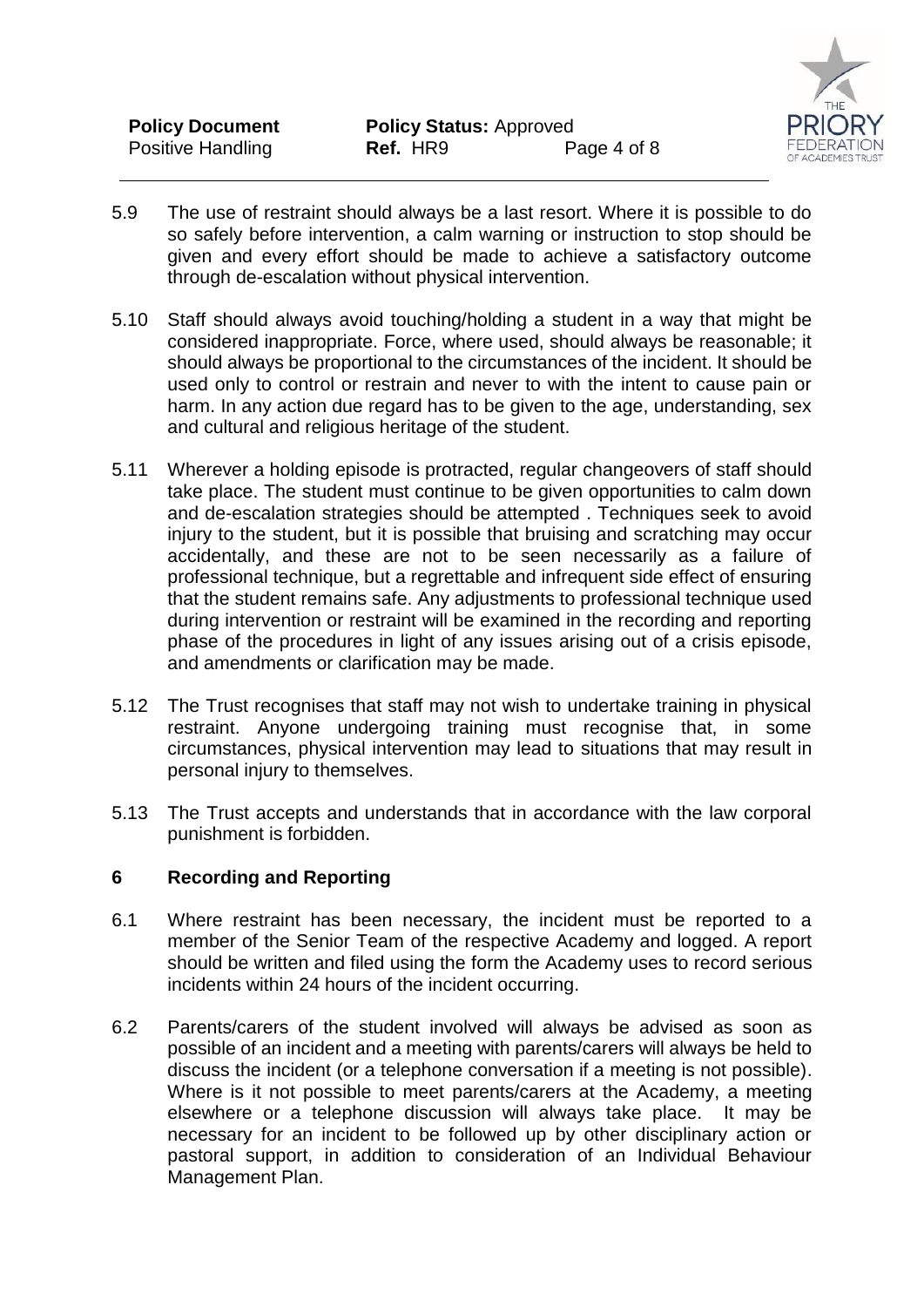

## **7 After an incident**

- 7.1 Positive handling often occurs in response to highly charged emotional situations and there is a clear need for debriefing after the incident, both for the staff involved and the student. A member of the Senior Leadership Team will take responsibility for making arrangements for debriefing once the situation has stabilised (it is not recommended that the debriefing take place on the same day). A member of the Senior Leadership Team should always be involved in debriefing the student involved and any victims or close witnesses of the incident should be offered support. The student involved should be given the opportunity to identify a member of staff to be present during the briefing if they wish. Parents/carers should be informed of the debriefing and given the opportunity to attend. Support will be made available for teachers involved in the incident if required.
- 7.2 The purpose of the debriefing would be to:
	- review events leading up to the use of positive handling
	- discuss whether the student's behaviour could have been managed differently
	- to maintain good relationships between students, staff and parents/carers
	- to learn any lessons for future practice to avoid further incidents
	- to inform reviews of the support in place for the student, e.g. the Pastoral Support Plan.

## **8 Risk assessments**

- 8.1 If it becomes apparent that a student is likely to behave in a manner that may require the use of reasonable force, each Academy will plan how to respond if the situation arises.
- 8.2 Such planning will address:
	- management of the student (e.g. reactive strategies to de-escalate a conflict, holds to be used if necessary)
	- involvement of parents/carers to ensure that they are clear about the specific action the academy might need to take
	- briefing of staff to ensure they know exactly what action they should be taking (this may identify a need for training or guidance)
	- identification of additional support that can be summoned if appropriate.

## **9 Complaints**

9.1 In the event that parents/carers express a concern over an incident of positive handling, they have a right to be informed ofSW9 Parental Communications and Complaints Policy. This is freely available on the Trust website.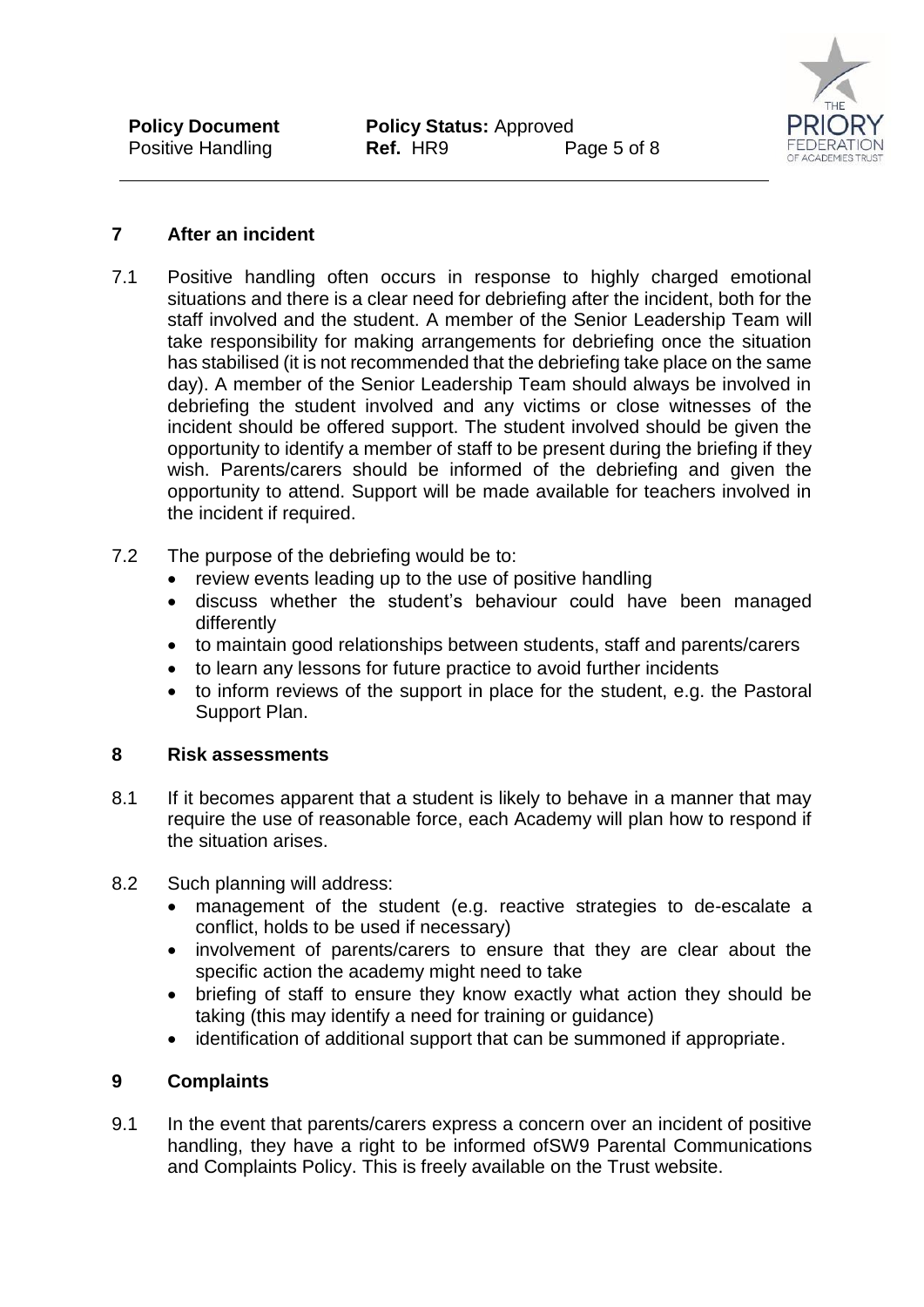

## **10 Safe Touch**

- 10.1 We are very aware of the current atmosphere where the use of touch in schools can be seen as highly controversial. Our policy rests on the belief that every staff member needs to appreciate and understand the difference between appropriate and inappropriate touch. Staff members need to be highly aware of the possible damaging effect of the inappropriate and unnecesary use of touch in an educational context. Touch is not to be used as ill thought-out or an impulsive act.
- 10.2 Appropriate safe touch is important and may be used routinely for any of the following reasons:
	- Communication touch can be beneficial as part of the process of establishing the fundamentals of communication for people at early communication levels. Touch is necessary to reinforce other communication or to function as the main form of communication in itself. Touch enables staff and students to respond non-verbally or to respond to another person's own use of physical contact for communication and to make social connections.
	- Educational tasks touch can also be used to direct children in educational tasks and developing skills. Physical prompting and support, gestural and physical prompts during learning activities such as hand-over-hand support and hand-under-hand support. Play activities naturally include touch. People of any age who are at early levels of development are likely to be quite tactile and physical.
	- Emotional reasons touch is an effective way to communicate affection and warmth. It gives reassurance and can communicate security and comfort. Touch enables the person to develop understanding of these positive emotions and the ability to communicate them. Touch can offer reassurance and support, comforting distressed or upset students, communicating warmth, comfort and reassurance and to develop positive emotions.
	- Mobility physical support may be used as guidance and/or to help with mobility or as part of an activity where a student needs support when moving.
	- Intimate care please see SW1 Intimate Care Policy.
	- Medical care please see HS2 Medical Treatment Policy.
- 10.3 When touch is used, it must be done as part of an agreed support plan, the formation of which should involve the student, staff, parents/carers and any other professional(s) if necessary, e.g. occupational therapist.
- 10.4 If touch is used, the young person's consent should be sought (where this is possible). Staff must be aware that some students are sensitive to touch and/or may have a history of receiving negative touch. It should also be done openly (staff must not lone work).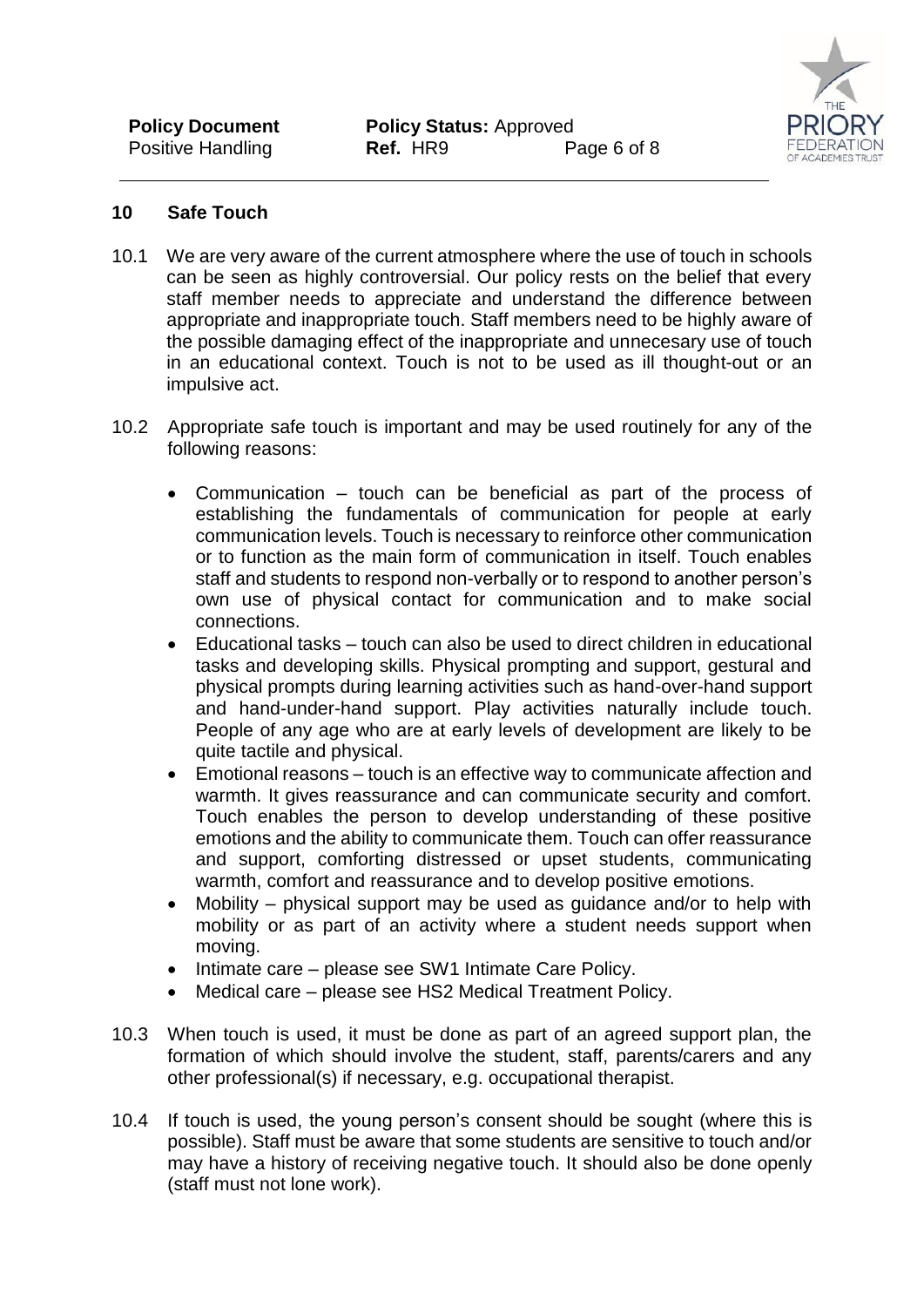

- 10.5 In the event that staff have any issues concerning appropriate touch, or they observe any practice that causes concern they must discuss it with the Academy's Designated Safeguarding Lead (DSL) without delay.
- 10.6 At no point and under no circumstances should staff members use touch to satisfy their own need for physical contact or re-assurance. Any member of staff who abuses this policy or their position, will be subject to disciplinary action.

#### **11 Policy change**

11.1 This policy may only be amended or withdrawn by the Priory Federation of Academies Trust.